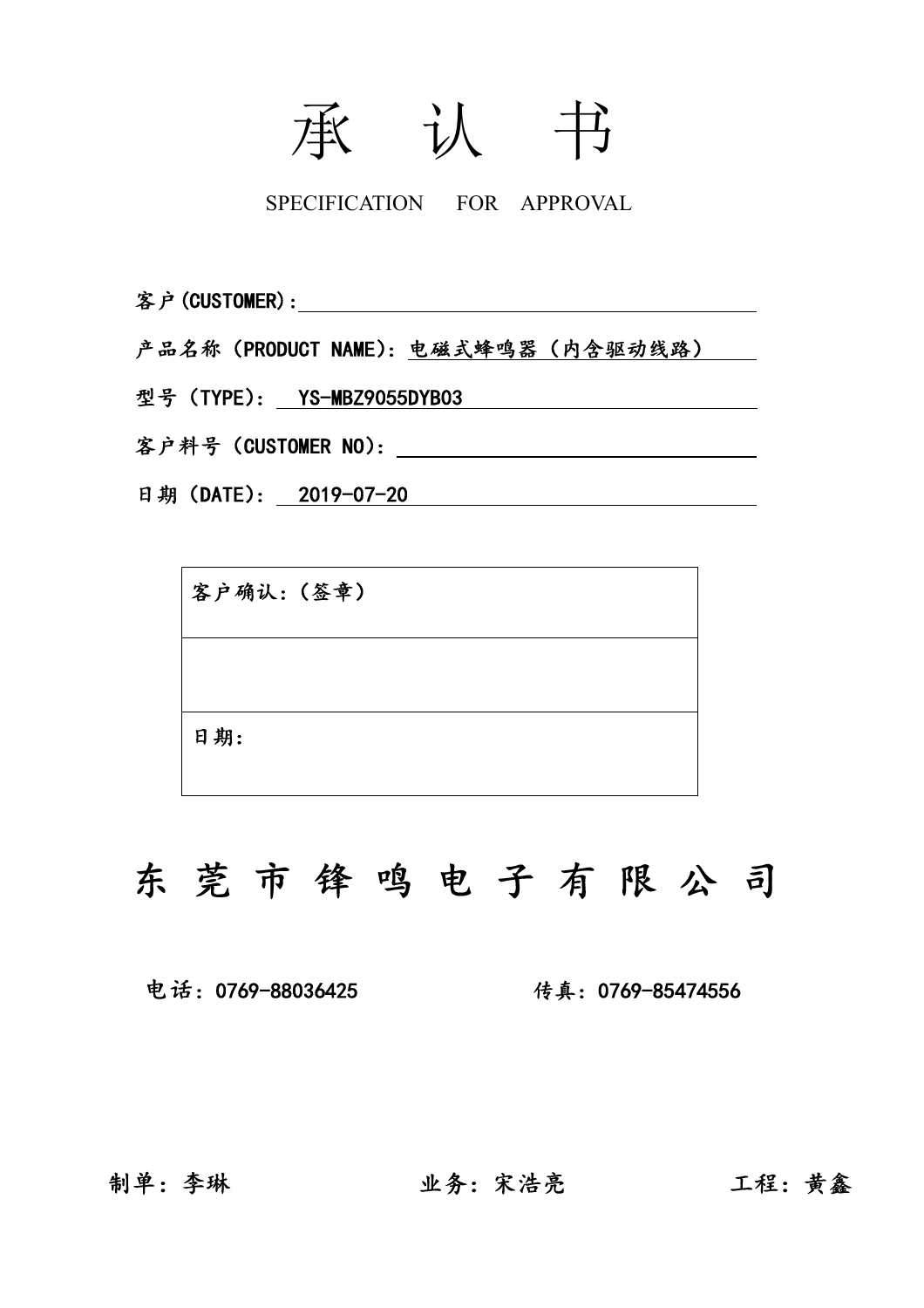## **FENGMING TECH OF DONGGUAN CO.,LTD**

#### YS-MBZ9055DYB03

**APPEARANCE DRAWING**:



**Tol:± 0.5 Unit:mm**

#### SPECIFICATIONS:

| Model NO                           | YS-MBZ9055DYB03                         |  |
|------------------------------------|-----------------------------------------|--|
| Rated Voltage                      | 3VDC                                    |  |
| <b>Operating Voltage</b>           | $2.0 - 5.0$ VDC                         |  |
| Max Rated Current                  | Max.30mA                                |  |
| sound Pressure level(dB/min)at10cm | Min $85dB$                              |  |
| <b>Resonant Frequency</b>          | $2700 \pm 300$ Hz                       |  |
| <b>Operating Temperature</b>       | $-20^{\circ}$ C $\sim$ +70 $^{\circ}$ C |  |
| <b>Storage Temperature</b>         | $-30^{\circ}$ C $\sim$ +80 $^{\circ}$ C |  |

备注**:** 建议波峰焊接温度 **255+/-5** 度,时间 **3-5** 秒。

驱动线路电流要在 **25MA** 以上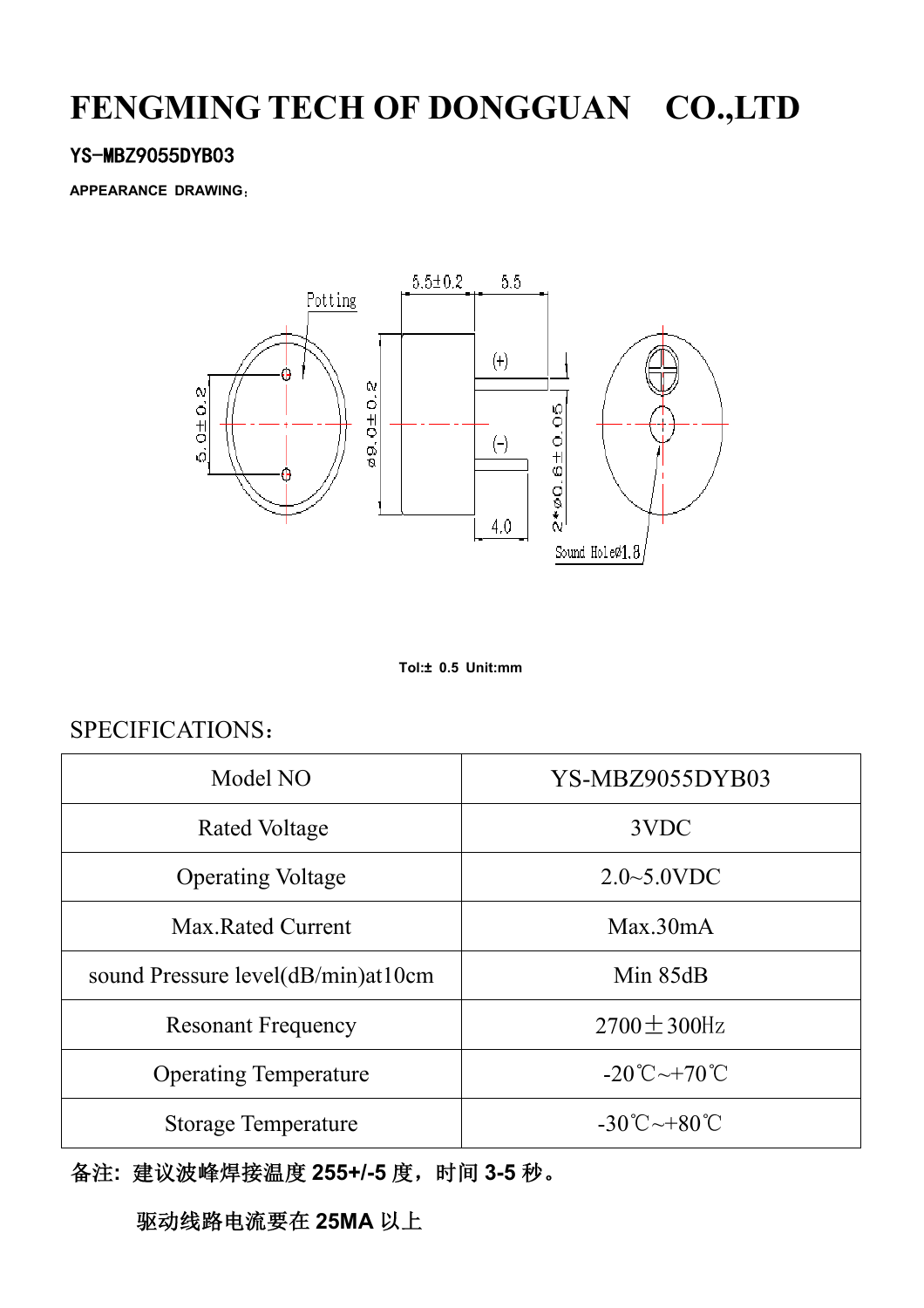#### **Acoustic Characteristics:**

The oscillation frequency, current consumption and sound pressure are measured by the measuring instruments shown below



**In the measuring test, buzzer is placed as follows:**



### **Typical Frequency Response Curve**